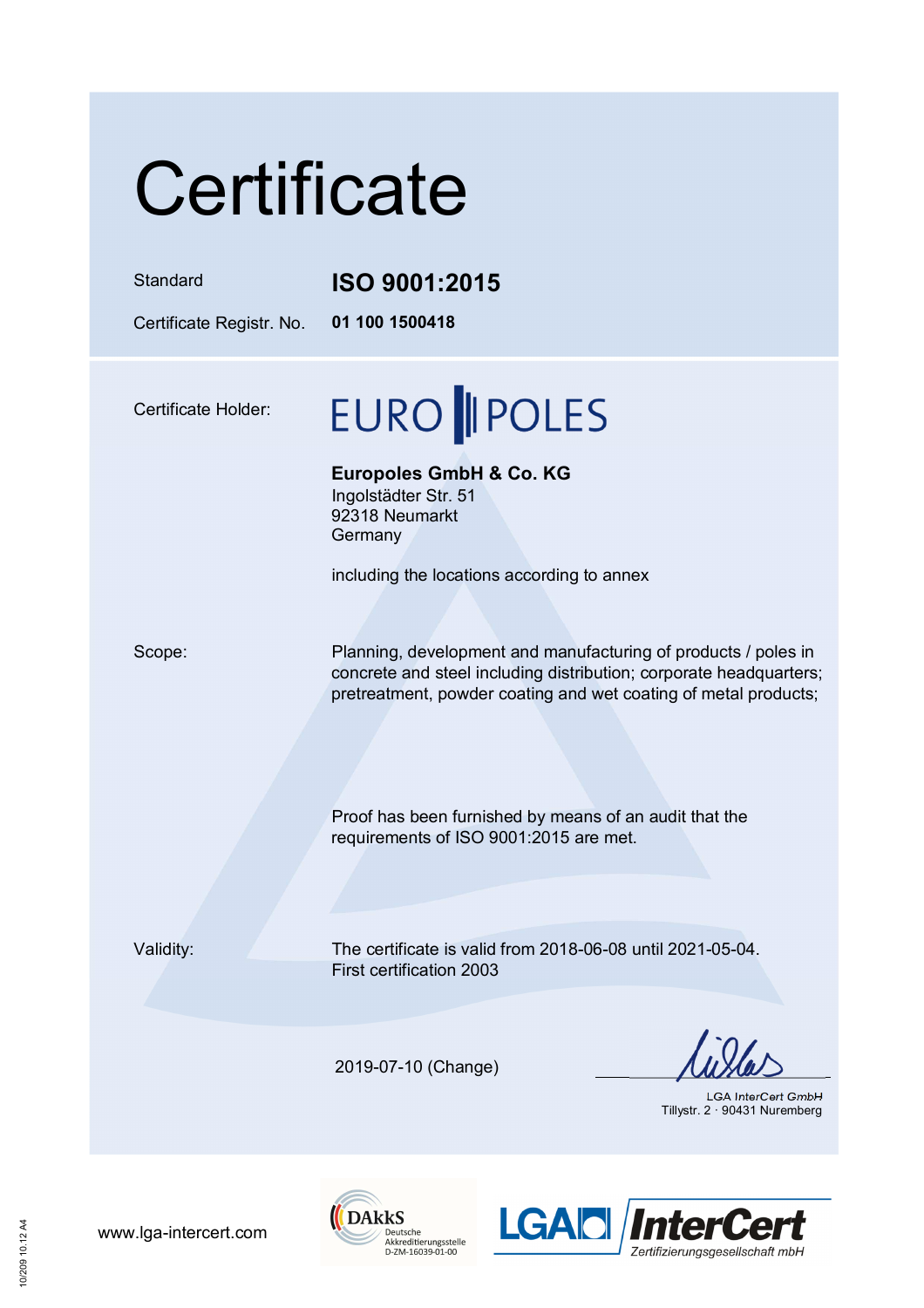## Annex to certificate

Standard **ISO 9001:2015**

Certificate Registr. No. **01 100 1500418** 

| No. | <b>Location</b>                                                                                    | <b>Scope</b>                                                                                                            |
|-----|----------------------------------------------------------------------------------------------------|-------------------------------------------------------------------------------------------------------------------------|
| /01 | Europoles GmbH & Co. KG<br>Ingolstädter Str. 51<br>92318 Neumarkt<br>Germany                       | Planning and development of products / poles<br>in concrete and steel including distribution,<br>corporate headquarters |
| /05 | Europoles GmbH & Co. KG<br>Matthäus-Krafft-Str. 5<br>91550 Dinkelsbühl<br>Germany                  | Production of steel poles                                                                                               |
| /06 | <b>Eurocoatings GmbH</b><br>Runtestr, 30<br>59457 Werl<br>Germany                                  | Pretreatment, powder coating and wet coating<br>of metal products                                                       |
| /11 | Europoles Sp. z o.o.<br>UI. Kasztelanska 39<br>62-571 Kragola/Stare Miasto<br>Poland               | Production and distribution of steel poles                                                                              |
| /14 | Europoles Middle East L.L.C.<br>C.R. No. 1036668<br>112 Ruwi-Muscat<br>Oman                        | Distribution of concrete poles, corporate<br>functions for Oman                                                         |
| /15 | Europoles Middle East L.L.C.<br><b>Nizwa Industrial Estate</b><br><b>Sultanate of Oman</b><br>Oman | Production of concrete poles                                                                                            |

Page 1 of 2